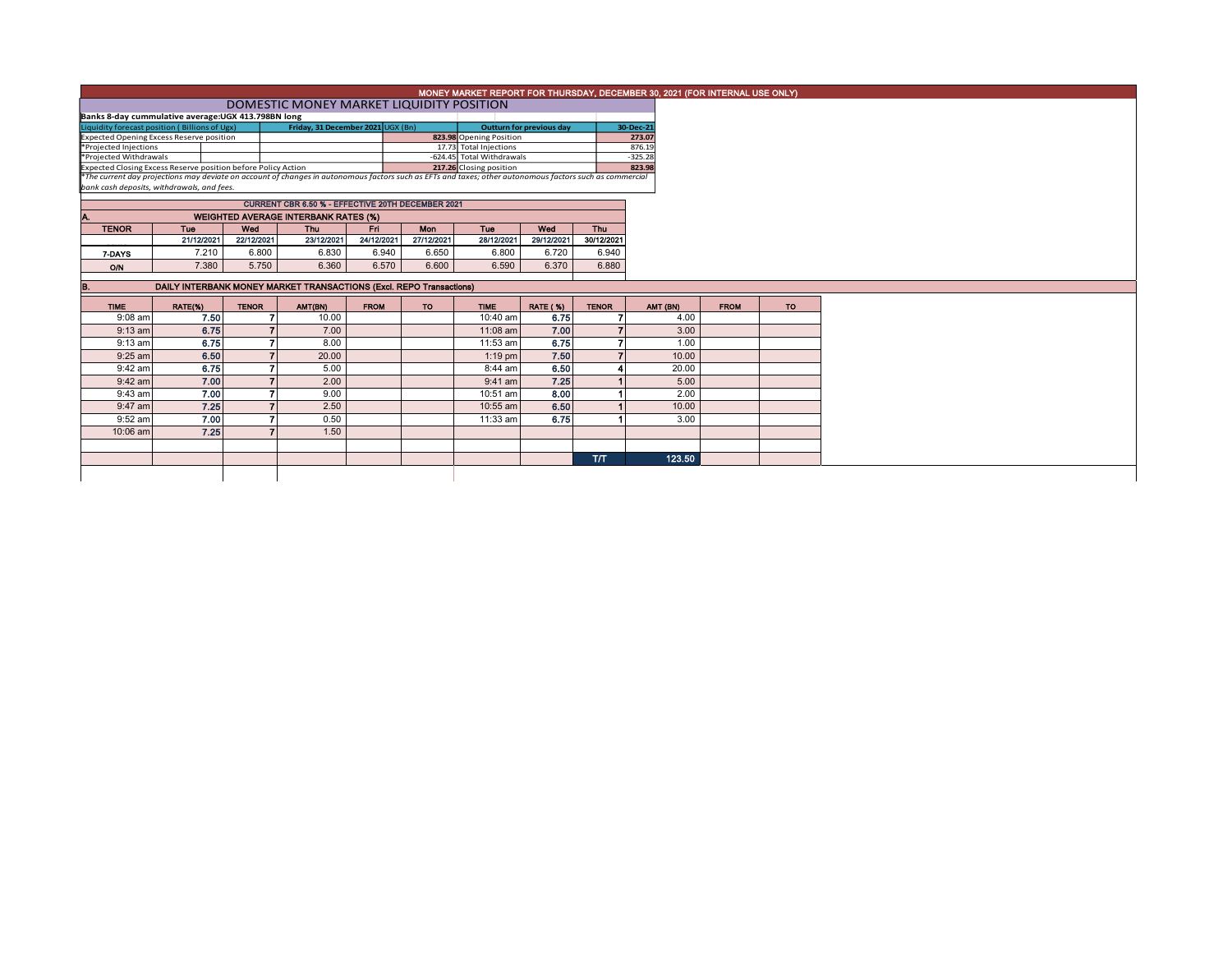C. CREASE CONTROL CONTROL CONTROL CONTROL CONTROL CONTROL CONTROL CONTROL CONTROL CONTROL CONTROL CONTROL CONTROL CONTROL CONTROL CONTROL CONTROL CONTROL CONTROL CONTROL CONTROL CONTROL CONTROL CONTROL CONTROL CONTROL CONT



|                                                                                            |                                                                               |             |             |             |             |                                          |             |             | • Overnight WAR -7-day WAR - CBR rate - Upper bound - Lower bound |             |              |
|--------------------------------------------------------------------------------------------|-------------------------------------------------------------------------------|-------------|-------------|-------------|-------------|------------------------------------------|-------------|-------------|-------------------------------------------------------------------|-------------|--------------|
| D.                                                                                         | MONETARY POLICY OPERATIONS MATURITIES PROFILE: (06-JAN- 2022 TO 18-AUG- 2022) |             |             |             |             |                                          |             |             |                                                                   |             |              |
| <b>DATE</b>                                                                                | <b>THUR</b>                                                                   | <b>THUR</b> | <b>THUR</b> | <b>THUR</b> | <b>THUR</b> | <b>THUR</b>                              | <b>THUR</b> | <b>THUR</b> | <b>THUR</b>                                                       | <b>THUR</b> | <b>TOTAL</b> |
|                                                                                            | 06-Jan-22                                                                     | 13-Jan-22   | 20-Jan-22   | 27-Jan-22   | 03-Feb-22   | 10-Feb-22                                | 24-Feb-22   | 10-Mar-22   | 04-Aug-22                                                         | 18-Aug-22   |              |
| <b>REPO</b>                                                                                | 366.89                                                                        |             |             |             |             |                                          |             |             |                                                                   |             | 366.89       |
| REV REPO                                                                                   |                                                                               |             |             |             |             |                                          | ۰           | ۰           |                                                                   |             |              |
| <b>BOU BILL/DEPO A</b>                                                                     | 40.05                                                                         | 45.33       | 17.00       | 103.50      | 19.20       | 20.00                                    | 10.00       | 5.60        | 33.00                                                             | 26.60       | 320.28       |
| <b>TOTALS</b>                                                                              | 406.94                                                                        | 45.33       | 17.00       | 103.50      | 19.20       | 20.00                                    | 10.00       | 5.60        | 33.00                                                             | 26.60       | 687.17       |
| Total O/S Deposit Auction & BOU Bill balances held by BOU up to 18 AUGUST 2022: UGX 320 BN |                                                                               |             |             |             |             |                                          |             |             |                                                                   |             |              |
| Total O/S Repo, Reverse Repo, BOU Bill balances held by BOU: UGX 687 BN                    |                                                                               |             |             |             |             |                                          |             |             |                                                                   |             |              |
| (EI) STOCK OF TREASURY SECURITIES                                                          |                                                                               |             |             |             | Eii)        | <b>MONETARY POLICY MARKET OPERATIONS</b> |             |             |                                                                   |             |              |

| (EI) STOCK OF TREASURY SECURITIES    |                                                                                       |                    |                                        |                 | Eii)              | <b>MONETARY POLICY MARKET OPERATIONS</b> |               |            |                   |              |  |
|--------------------------------------|---------------------------------------------------------------------------------------|--------------------|----------------------------------------|-----------------|-------------------|------------------------------------------|---------------|------------|-------------------|--------------|--|
|                                      | LAST TBIILS ISSUE DATE: 23-DECEMBER--2021                                             |                    | (VERTICAL REPOS, REV-REPOS & BOU BILL) |                 |                   |                                          |               |            |                   |              |  |
|                                      | On-the-run O/S T-BILL STOCKs (Bns-UGX)                                                |                    | 7.054.97                               | 31/12/2021      | OMO               | <b>ISSUE DATE</b>                        | <b>AMOUNT</b> | <b>WAR</b> | <b>RANGE</b>      | <b>TENOR</b> |  |
| On-the-run O/S T-BONDSTOCKs(Bns-UGX) |                                                                                       |                    | 21,628.57                              | 31/12/2021 REPO |                   | 02-Dec -                                 | 147.50        |            | 6.500 6.500-6.500 |              |  |
| TOTAL TBILL & TBOND STOCK- UGX       |                                                                                       |                    | 28,683.54                              |                 | <b>BOU BILL</b>   | $02$ -Dec $\cdot$                        | 89.52         |            | 6.998 6.906-6.998 | 28           |  |
| O/S=Outstanding                      |                                                                                       |                    |                                        |                 | <b>BOU BILL</b>   | $02$ -Dec                                | 42.03         |            | 7.149 6.950-7.149 | 56           |  |
| <b>MATURITY</b>                      | <b>TOTAL STOCK</b>                                                                    | YTM (%)            | <b>CHANGE IN</b>                       |                 | <b>BOU BILL</b>   | $02$ -Dec $\cdot$                        | 9.83          |            | 7.452 7.151-7.452 | 84           |  |
|                                      | (BN UGX)                                                                              | <b>AT CUT OFF*</b> | <b>YTM</b> (+/-)                       |                 | <b>REPO</b>       | $03$ -Dec                                | 131.00        |            | 6.500 6.500-6.500 |              |  |
| 91                                   | 112.21                                                                                | 6.501              | 0.000                                  |                 | <b>REPO</b>       | 06-Dec                                   | 416.50        |            | 6.500 6.500-6.500 |              |  |
| 182                                  | 434.24                                                                                | 8.465              | $-0.035$                               |                 | <b>BOU BILL</b>   | $09$ -Dec $\vert$                        | 40.05         |            | 7.012 6.854-7.012 | 28           |  |
| 364                                  | 6,508.52                                                                              | 10.404             | $-0.046$                               |                 | <b>BOU BILL</b>   | 09-Dec -                                 | 19.20         |            | 7.149 6.497-7.149 | 56           |  |
| 2YR                                  | 257.11                                                                                | 11.000             | 1.000                                  |                 | <b>BOU BILL</b>   | 09-Dec                                   | 26.60         |            | 9.701 9.078-9.701 | 252          |  |
| 3YR                                  |                                                                                       | 13.100             | 1.710                                  |                 | <b>REPO</b>       | 09-Dec                                   | 953.00        |            | 6.500 6.500-6.500 |              |  |
| 5YR                                  | 1.119.91                                                                              | 14.390             | 1.390                                  |                 | <b>REPO</b>       | 10-Dec                                   | 112.00        |            | 6.500 6.500-6.500 |              |  |
| 10YR                                 | 10,205.20                                                                             | 14.000             | 0.261                                  |                 | <b>BOU BILL</b>   | $16$ -Dec                                | 5.51          |            | 7.016 7.016-7.016 | 84           |  |
| 15YR                                 | 8,486.42                                                                              | 15.900             | 0.400                                  |                 | <b>BOU BILL</b>   | $16$ -Dec $\vert$                        | 19.78         |            | 7.143 7.143-7.143 | 56           |  |
| <b>20YR</b>                          | 1.559.93                                                                              | 15.900             | 0.400                                  |                 | <b>BOU BILL</b>   | 16-Dec -                                 | 45.08         |            | 6.998 6.985-6.998 | 28           |  |
|                                      | Cut OFF is the lowest price/ highest yield that satisfies the auction awarded amount. |                    |                                        |                 | <b>REPO</b>       | $16$ -Dec                                | 423.00        |            | 6.500 6.500-6.500 |              |  |
|                                      | <b>REPO</b>                                                                           | 17-Dec             | 160.00                                 |                 | 6,500 6.500-6.500 |                                          |               |            |                   |              |  |
|                                      |                                                                                       |                    |                                        |                 | <b>REVREPO</b>    | 21-Dec                                   | 192.00        |            | 6.500 6.500-6.500 |              |  |
|                                      |                                                                                       |                    |                                        |                 | <b>REPO</b>       | 23-Dec                                   | 251.00        |            | 6.500 6.500-6.500 |              |  |
|                                      |                                                                                       |                    |                                        |                 | <b>REPO</b>       | 27-Dec                                   | 247.00        |            | 6.500 6.500-6.500 |              |  |
|                                      |                                                                                       |                    |                                        |                 | <b>REPO</b>       | 30-Dec -                                 | 366.50        |            | 6,500 6.500-6.500 |              |  |

|                      |                                                                                                |      |                |      |       | WAR-Weighted Average Rate |                |         |                |         |                |          |                |       |                |       |                |        |
|----------------------|------------------------------------------------------------------------------------------------|------|----------------|------|-------|---------------------------|----------------|---------|----------------|---------|----------------|----------|----------------|-------|----------------|-------|----------------|--------|
| н.                   | DAILY SECONDARY MARKET QUOTES (On-the-run GOVERNMENT TREASURY SECURITIES -- End of Day Quotes) |      |                |      |       |                           |                |         |                |         |                |          |                |       |                |       |                |        |
|                      |                                                                                                |      | <b>T-BILLS</b> |      |       |                           | <b>TBONDS</b>  |         |                |         |                |          |                |       |                |       |                |        |
| <b>TENOR</b>         | 91 DR<br>182 DR                                                                                |      | 364 DR         |      |       | 2YR YTM                   |                | 3YR YTM |                | 5YR YTM |                | 10YR YTM | 15YR YTM       |       | 20YR YTM       |       |                |        |
| <b>COUPON</b>        | 0.000%                                                                                         |      | 0.000%         |      |       | 0.000%                    | 10.000%        |         | 17.000%        |         | 16.000%        |          | 16.375%        |       | 16.250%        |       | 17.500%        |        |
| <b>MATURITY DATE</b> | 24-Mar-22                                                                                      |      | 23-Jun-22      |      |       | 22-Dec-22                 | 07-Sep-23      |         | 16-Jan-25      |         | 06-May-27      |          | 04-Mar-32      |       | 08-Nov-35      |       | 01-Nov-40      |        |
|                      | <b>BID/ASK</b>                                                                                 |      | <b>BID/ASK</b> |      |       | <b>BID/ASK</b>            | <b>BID/ASK</b> |         | <b>BID/ASK</b> |         | <b>BID/ASK</b> |          | <b>BID/ASK</b> |       | <b>BID/ASK</b> |       | <b>BID/ASK</b> |        |
| <b>DFCU</b>          | 6.60                                                                                           | 6.50 | 8.70           | 8.60 | 10.60 | 10.50                     | 11.30          | 11.20   | 13.00          | 12.90   | 14.50          | 14.40    | 15.01          | 14.91 | 15.20          | 15.10 | 16.00          | 15.90  |
| <b>ABSA</b>          | 6.60                                                                                           | 6.50 | 8.60           | 8.50 | 10.49 | 10.39                     | 11.05          | 10.70   | 13.00          | 12.10   | 14.00          | 12.90    | 15.00          | 14.00 | 15.05          | 14.50 | 15.80          | 15.10  |
| <b>CENTENARY</b>     | 6.50                                                                                           | 6.40 | 8.50           | 8.40 | 10.45 | 10.35                     | 11.00          | 10.90   | 12.40          | 12.30   | 13.50          | 13.40    | 14.00          | 13.90 | 14.80          | 14.70 | 15.50          | 15.40  |
| <b>HFBU</b>          | 6.70                                                                                           | 6.60 | 8.60           | 8.40 | 10.50 | 10.40                     | 11.25          | 10.75   | 13.25          | 12.50   | 14.40          | 13.50    | 14.75          | 13.90 | 15.20          | 14.50 | 16.00          | 15.50  |
| <b>STANCHART</b>     | 6.55                                                                                           | 6.45 | 8.60           | 8.50 | 10.50 | 10.40                     | 11.25          | 10.75   | 13.25          | 12.75   | 14.50          | 14.00    | 14.50          | 14.00 | 15.00          | 14.50 | 16.00          | 15.50  |
| <b>STANBIC</b>       | 6.70                                                                                           | 6.60 | 8.85           | 8.75 | 10.60 | 10.50                     | 10.90          | 10.80   | 12.90          | 12.80   | 14.25          | 14.15    | 15.00          | 14.90 | 15.40          | 15.30 | 15.90          | 15.80  |
| <b>UBAU</b>          | 6.70                                                                                           | 6.60 | 8.50           | 8.40 | 10.60 | 10.50                     | 10.90          | 10.80   | 13.00          | 12.90   | 13.50          | 13.40    | 13.60          | 13.50 | 15.00          | 14.90 | 15.60          | 15.50  |
| <b>BARODA</b>        | 6.55                                                                                           | 6.45 | 8.55           | 8.45 | 10.50 | 10.40                     | 11.00          | 10.90   | 12.35          | 12.25   | 12.90          | 12.80    | 13.65          | 13.55 | 14.65          | 14.55 | 15.35          | 15.25  |
| Av. Bid              | 6.61                                                                                           |      | 8.61           |      |       | 10.53                     | 11.08          |         | 12.89          |         | 13.94          |          | 14.44          |       | 15.04          |       | 15.77          |        |
| Av. Ask              | 6.51                                                                                           |      | 8.50           |      |       | 10.43                     | 10.85          |         | 12.56          |         |                | 13.57    |                | 14.08 | 14.76          |       | 15.49          |        |
| <b>Sec Mkt Yield</b> | 6.563                                                                                          |      | 8,556          |      |       | 10.480                    | 10.966         |         | 12.728         |         | 13.756         |          | 14.261         |       | 14.897         |       |                | 15.631 |